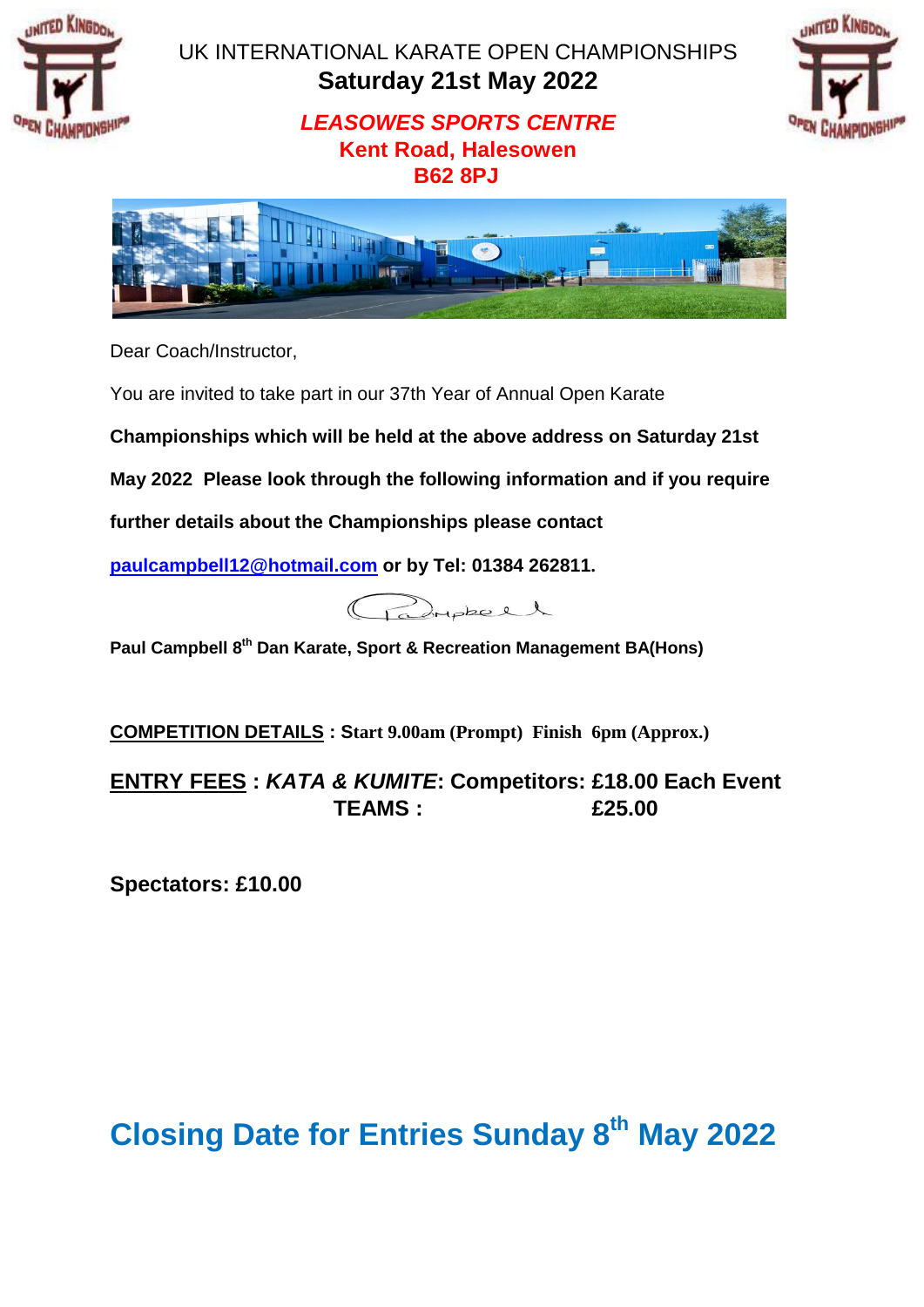

#### **UK INTERNATIONAL KARATE OPEN CHAMPIONSHIPS Saturday 21st May 2022 CLUB NAME…………………………..….................... CHIEF INSTRUCTOR......................………………....**

**ADDRESS...............................................................................................**

**CLUB Tel.................................** 

**E-Mail, So we may respond to receiving your** 

**Entry…………………………….** 

| <b>CATEGORY</b> | <b>NAME OF</b>    | <b>CATEGORY</b> | <b>NAME OF</b>    |
|-----------------|-------------------|-----------------|-------------------|
| No.             | <b>COMPETITOR</b> | No              | <b>COMPETITOR</b> |
|                 |                   |                 |                   |
|                 |                   |                 |                   |
|                 |                   |                 |                   |
|                 |                   |                 |                   |
|                 |                   |                 |                   |
|                 |                   |                 |                   |
|                 |                   |                 |                   |
|                 |                   |                 |                   |
|                 |                   |                 |                   |
|                 |                   |                 |                   |
|                 |                   |                 |                   |
|                 |                   |                 |                   |
|                 |                   |                 |                   |
|                 |                   |                 |                   |
|                 |                   |                 |                   |
|                 |                   |                 |                   |
|                 |                   |                 |                   |
| $\ast$          |                   |                 |                   |

**Total number of competitors events entered --------------------- (See Above)** 

**\*Total number of competitor Tickets required ----------------------- (See Above) I confirm that all competitors on this sheet have licences with valid insurances** 

**I understand that WKF rules will apply to this tournament.** 

**I also understand that my competitors enter this tournament at their own risk and by doing** 

**so agree to absolve the organizers of any claims which may arise due to injury/loss/damage** 

**of their personal property however caused.** 

**The organisers reserve the right to change and / or omit categories on the day.** 

**Signed \_\_\_\_\_\_\_\_\_\_\_\_\_\_\_\_\_\_\_\_\_\_\_\_\_\_\_\_\_\_\_\_\_\_\_\_\_\_\_\_\_\_\_ (Signature of Coach / Instructor)** 

**Please make cheques payable to PC Karate Academy, Send to :- PC Karate Academy 14, Canal Street, Brierley Hill DY5 1JJ.West Midlands England or**  BACS PAYMENTS Can be made to: Santander Bank Sort Code: 09-01-27, Account No. **76248906** Please Reference under your name/Club/Association

FREE CAR PARKING ALL DAY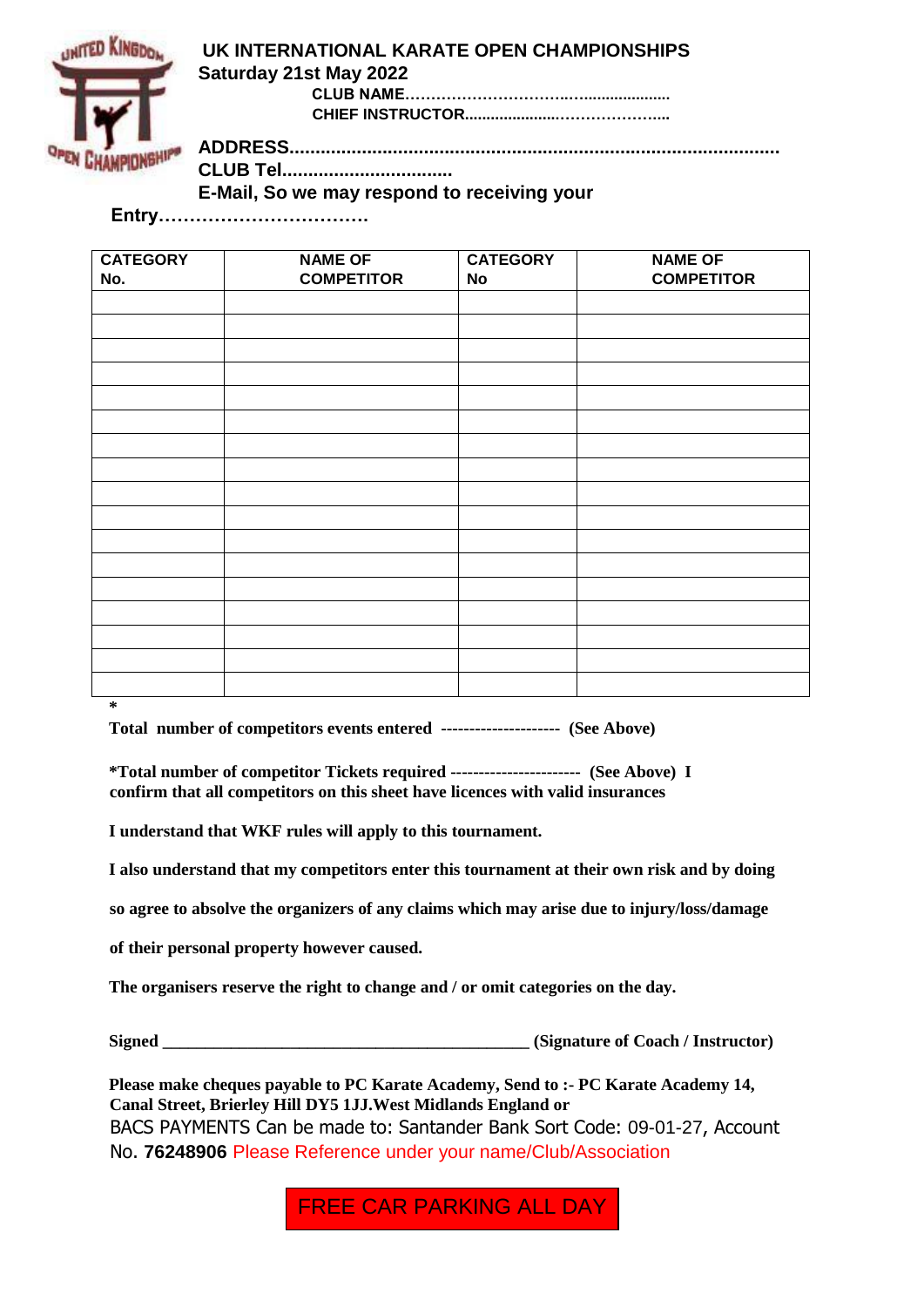

#### **UK INTERNATIONAL KARATE OPEN CHAMPIONSHIPS Saturday 21st May 2022 COMPETITION RULES**

All competitors are expected to be on their best behaviour at all times, no abusive language will be tolerated the penalty may mean disqualification for the entire group.

#### **DOCTOR /FIRST AID**

Will be on hand throughout the day as medical backup, the Medical Team's decision is final regarding the capability of a competitor to continue

#### **PROTECTIVE EQUIPMENT**

### **Protective equipment is compulsory:**

- **1. Red & Blue Mitts**
- **2. Gum Shield**
- **3. Female Chest Protector** 13 **years+**
- **4. Shin & Foot Pads, Red & Blue, 10 years old and Over**

#### **5. Body Armour Everyone 14 Years & Above**

Junior Competitors (under 16yrs) are advised to bring with them a valid Licence or their Birth Certificate \*

Any person in the wrong category either through Age or Weight will be disqualified with no refund.

#### **BOUT DURATION**

The competition is touch contact based on **W.K.F Rules**. With slight modifications, all eliminations are by straight K.O.

*Junior matches* will last 1.30 minutes and *Senior matches* will last 2 **minutes**.

Each event will be fought to the finish, no waiting for the finals at the end of the night. **Dependant on the amount of competitors on the day timings may be increased.** 

# **Café available on site**

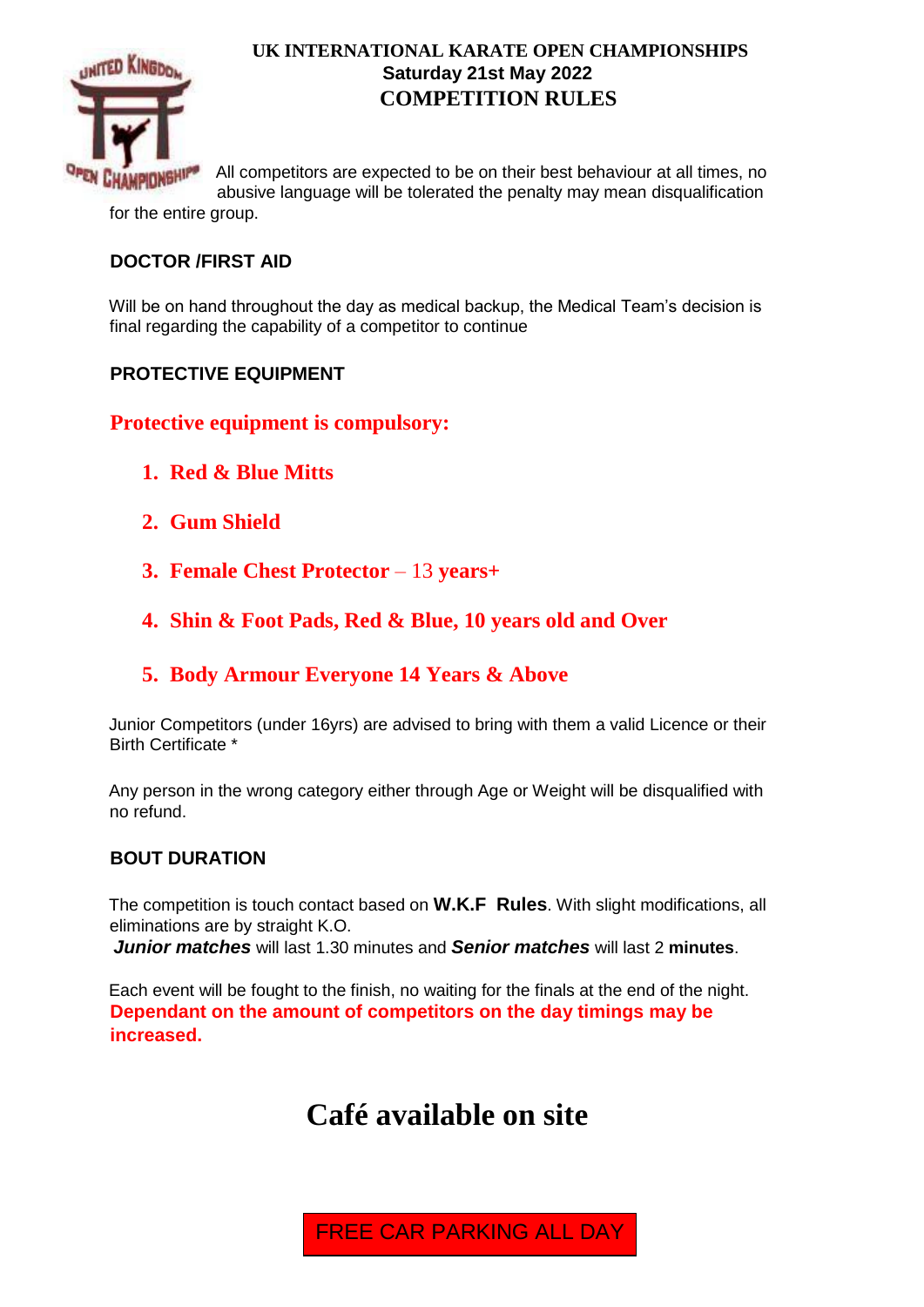#### **Saturday 21st May 2022 Start 9.00am**

FREE CAR PARKING

**Leasowes Sports Centre Kent Road, Halesowen, B62** 8**PJ** 

# **UK INTERNATIONAL KARATE OPEN CHAMPIONSHIPS INDIVIDUAL KATA EVENTS**

ALL DAY

#### **Cat/No GRADE/WEIGHT AGE**

| $\mathbf{1}$    | <b>BOYS &amp; GIRLS</b> | <b>KATA</b>   | <b>MIXED</b>  | 6 <sup>th</sup> KYU & BELOW | 7 yrs & Under            |
|-----------------|-------------------------|---------------|---------------|-----------------------------|--------------------------|
| $\overline{2}$  | <b>BOYS &amp; GIRLS</b> | <b>KATA</b>   | <b>MIXED</b>  | 5 <sup>th</sup> KYU & ABOVE | 7 yrs & Under            |
| 3               | <b>BOYS &amp; GIRLS</b> | <b>KATA</b>   | <b>MIXED</b>  | 6 <sup>th</sup> KYU & BELOW | 9 yrs & Under            |
| $\overline{4}$  | <b>BOYS &amp; GIRLS</b> | <b>KATA</b>   | <b>MIXED</b>  | 5 <sup>th</sup> KYU & ABOVE | 9 yrs & Under            |
| $\overline{5}$  | <b>GIRLS</b>            | <b>KATA</b>   | <b>FEMALE</b> | 6 <sup>th</sup> KYU & BELOW | $10 - 11$ yrs            |
| 6               | <b>GIRLS</b>            | <b>KATA</b>   | <b>FEMALE</b> | 5 <sup>th</sup> KYU & ABOVE | $\overline{10} - 11$ yrs |
| $\overline{7}$  | <b>BOYS</b>             | <b>KATA</b>   | <b>MALE</b>   | 6 <sup>th</sup> KYU & BELOW | $\overline{10} - 11$ yrs |
| 8               | <b>BOYS</b>             | <b>KATA</b>   | <b>MALE</b>   | 5 <sup>th</sup> KYU & Above | $10 - 11$ yrs            |
| 9               | <b>GIRLS</b>            | <b>KATA</b>   | <b>FEMALE</b> | 6 <sup>th</sup> KYU & BELOW | $12 - 13$ yrs            |
| 10              | <b>GIRLS</b>            | <b>KATA</b>   | <b>FEMALE</b> | 5th KYU & Above             | $12 - 13$ yrs            |
| 11              | <b>BOYS</b>             | <b>KATA</b>   | <b>MALE</b>   | 6 <sup>th</sup> KYU & BELOW | $12 - 13$ yrs            |
| 12              | <b>BOYS</b>             | <b>KATA</b>   | <b>MALE</b>   | 5th KYU & Above             | $12 - 13$ yrs            |
| 13              | <b>CADET</b>            | <b>KATA</b>   | <b>FEMALE</b> | 6 <sup>th</sup> Kyu & Below | $14 - 15$ yrs            |
| 14              | <b>CADET</b>            | <b>KATA</b>   | <b>FEMALE</b> | 5th Kyu & Above             | $14 - 15$ yrs            |
| 15              | <b>CADET</b>            | <b>KATA</b>   | <b>MALE</b>   | 6 <sup>th</sup> Kyu & Below | $14 - 15$ yrs            |
| 16              | <b>CADET</b>            | <b>KATA</b>   | <b>MALE</b>   | 5th Kyu & Above             | $14 - 15$ yrs            |
| 17              | <b>JUNIOR</b>           | <b>KATA</b>   | <b>FEMALE</b> | 6 <sup>th</sup> Kyu & Below | $16 - 20$ yrs            |
| 18              | <b>JUNIOR</b>           | <b>KATA</b>   | <b>FEMALE</b> | 5th Kyu & Above             | $16 - 20$ yrs            |
| 19              | <b>JUNIOR</b>           | <b>KATA</b>   | <b>MALE</b>   | 6 <sup>th</sup> Kyu & Below | $16 - 20$ yrs            |
| 20              | <b>JUNIOR</b>           | <b>KATA</b>   | <b>MALE</b>   | 5th Kyu & Above             | $16 - 20$ yrs            |
| 21              | <b>SENIOR</b>           | <b>KATA</b>   | <b>FEMALE</b> | <b>OPEN</b>                 | $21$ yrs+                |
| 22              | <b>SENIOR</b>           | <b>KATA</b>   | <b>MALE</b>   | <b>OPEN</b>                 | $21$ yrs+                |
| 30 <sub>o</sub> | <b>GIRLS</b>            | <b>KUMITE</b> | <b>GIRLS</b>  | <b>OPEN</b>                 | <b>7yrs &amp; Under</b>  |
| 31              | <b>BOYS</b>             | <b>KUMITE</b> | <b>BOYS</b>   | <b>OPEN</b>                 | <b>7yrs &amp; Under</b>  |
|                 |                         |               |               |                             |                          |
| 32              | <b>GIRLS</b>            | <b>KUMITE</b> | <b>FEMALE</b> | <b>OPEN</b>                 | 9 yrs & Under            |
| 33              | <b>BOYS</b>             | <b>KUMITE</b> | <b>MALE</b>   | <b>OPEN</b>                 | 9 yrs & Under            |
| 34              | <b>GIRLS</b>            | <b>KUMITE</b> | <b>FEMALE</b> | 5 <sup>th</sup> Kyu & Below | $10 - 11$ yrs            |
| 35              | <b>GIRLS</b>            | <b>KUMITE</b> | <b>FEMALE</b> | 4 <sup>th</sup> Kyu & Above | $10 - 11$ yrs            |
| 36              | <b>BOYS</b>             | <b>KUMITE</b> | <b>MALE</b>   | 5 <sup>th</sup> Kyu & Below | $10 - 11$ yrs            |
| 37              | <b>BOYS</b>             | <b>KUMITE</b> | <b>MALE</b>   | 4 <sup>th</sup> Kyu & Above | $10 - 11$ yrs            |
| 38              | <b>GIRLS</b>            | <b>KUMITE</b> | <b>FEMALE</b> | 5 <sup>th</sup> Kyu & Below | $12 - 13$ yrs            |
| 39              | <b>GIRLS</b>            | <b>KUMITE</b> | <b>FEMALE</b> | 4 <sup>th</sup> Kyu & Above | $12 - 13$ yrs            |
| 40              | <b>BOYS</b>             | <b>KUMITE</b> | <b>MALE</b>   | 5 <sup>th</sup> Kyu & Below | $12 - 13$ yrs            |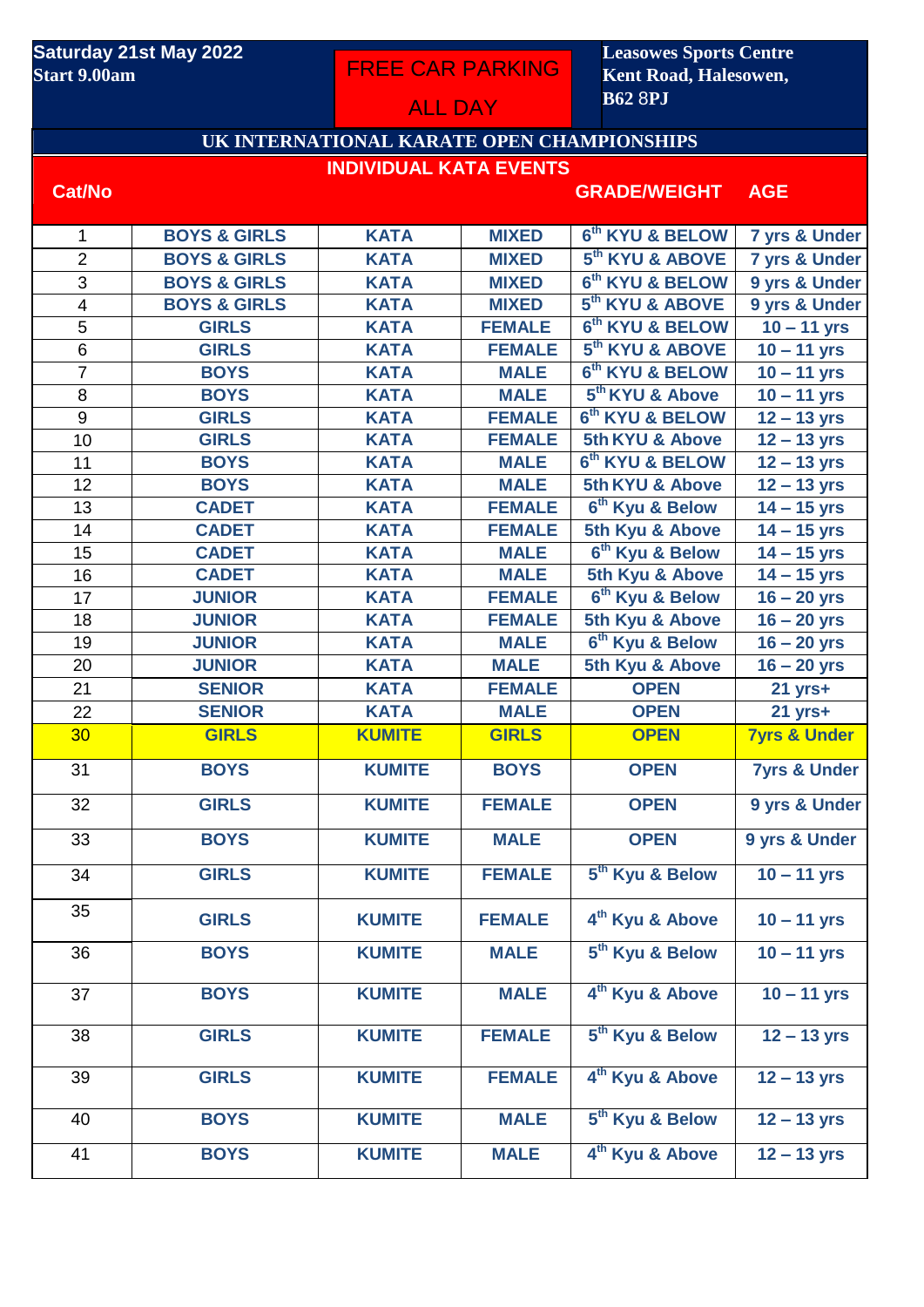| 42            | <b>CADET</b>       | <b>KUMITE</b>              | <b>FEMALE</b>                                         | 5 <sup>th</sup> Kyu & Below | $14 - 15$ yrs            |
|---------------|--------------------|----------------------------|-------------------------------------------------------|-----------------------------|--------------------------|
| 43            | <b>CADET</b>       | <b>KUMITE</b>              | <b>FEMALE</b>                                         | 4 <sup>th</sup> Kyu & Above | $14 - 15$ yrs            |
| 44            | <b>CADET</b>       | <b>KUMITE</b>              | <b>MALE</b>                                           | 5 <sup>th</sup> Kyu & Below | $14 - 15$ yrs            |
| 45            | <b>CADET</b>       | <b>KUMITE</b>              | <b>MALE</b>                                           | 4 <sup>th</sup> Kyu & Above | $14 - 15$ yrs            |
| 46            | <b>JUNIOR</b>      | <b>KUMITE</b>              | <b>FEMALE</b>                                         | <b>OPEN</b>                 | $16 - 17$ yrs            |
| 47            | <b>JUNIOR</b>      | <b>KUMITE</b>              | <b>MALE</b>                                           | <b>OPEN</b>                 | $16 - 17$ yrs            |
| 48            | <b>SENIOR</b>      | <b>KUMITE</b>              | <b>FEMALE</b>                                         | -68 Kilos                   | $18 +$                   |
| 49            | <b>SENIOR</b>      | <b>KUMITE</b>              | <b>FEMALE</b>                                         | +68 Kilos                   | $18 +$                   |
| 50            | <b>SENIOR</b>      | <b>KUMITE</b>              | <b>FEMALE</b>                                         | <b>OPEN</b>                 | $18 +$                   |
| 51            | <b>SENIOR</b>      | <b>KUMITE</b>              | <b>MALE</b>                                           | -67 Kilos                   | $18 +$                   |
| 52            | <b>SENIOR</b>      | <b>KUMITE</b>              | <b>MALE</b>                                           | -75 Kilos                   | $18 +$                   |
| 53            | <b>SENIOR</b>      | <b>KUMITE</b>              | <b>MALE</b>                                           | -84 Kilos                   | $18 +$                   |
| 54            | <b>SENIOR</b>      | <b>KUMITE</b>              | <b>MALE</b>                                           | +84 Kilos                   | $18 +$                   |
| 55            | <b>SENIOR</b>      | <b>KUMITE</b>              | <b>MALE</b>                                           | <b>OPEN</b>                 | $18 +$                   |
| <b>Cat/No</b> | <b>TEAM EVENTS</b> | <b>KUMITE</b>              |                                                       | <b>OPEN</b>                 | <b>AGE</b>               |
| 60            | <b>PEEWEE</b>      | <b>GIRLS TEAM</b>          | <b>GIRLS</b>                                          | <b>OPEN</b>                 | 7 yrs & Under            |
| 61            | <b>PEEWEE</b>      | <b>BOYS TEAM</b>           | <b>BOYS</b>                                           | <b>OPEN</b>                 | 7 yrs & Under            |
| 62            | <b>PEEWEE</b>      | <b>GIRLS TEAM</b>          | <b>GIRLS</b>                                          | <b>OPEN</b>                 | 8 -9 yrs                 |
| 63            | <b>PEEWEE</b>      | <b>BOYS TEAM</b>           | <b>BOYS</b>                                           | <b>OPEN</b>                 | 8 -9 yrs                 |
|               |                    |                            |                                                       |                             |                          |
| 64            | <b>GIRLS</b>       | <b>GIRLS</b>               | <b>FEMALE</b>                                         | <b>OPEN</b>                 | $10 - 11$ yrs            |
| 65            | <b>BOYS</b>        | <b>BOYS</b>                | <b>MALE</b>                                           | <b>OPEN</b>                 | $10 - 11$ yrs            |
| 66            | <b>GIRLS</b>       | <b>GIRLS</b>               | <b>3 FEMALE</b><br><b>TEAM</b>                        | <b>OPEN</b>                 | 12 - 13 yrs              |
| 67            | <b>BOYS</b>        | <b>BOYS</b>                | 3<br><b>MALE</b><br><b>TEAM</b>                       | <b>OPEN</b>                 | 12 - 13 yrs              |
| 68            | <b>CADETS</b>      | <b>GIRLS</b>               | <b>3 FEMALE</b><br><b>TEAM</b>                        | <b>OPEN</b>                 | $14 - 15$ yrs            |
| 69            | <b>CADETS</b>      | <b>BOYS</b>                | $\overline{\mathbf{3}}$<br><b>MALE</b><br><b>TEAM</b> | <b>OPEN</b>                 | $\overline{14}$ – 15 yrs |
| 70            | <b>JUNIORS</b>     | <b>WOMEN</b>               | <b>3 FEMALE</b><br><b>TEAM</b>                        | <b>OPEN</b>                 | $16 - 17$ yrs            |
| 71            | <b>JUNIORS</b>     | <b>MEN</b>                 | <b>3 MALE</b><br><b>TEAM</b>                          | <b>OPEN</b>                 | $16 - 17$ yrs            |
| 72            | <b>SENIORS</b>     | <b>WOMEN</b><br><b>MEN</b> | <b>3 FEMALE</b><br><b>TEAM</b>                        | <b>OPEN</b>                 | $18 +$                   |